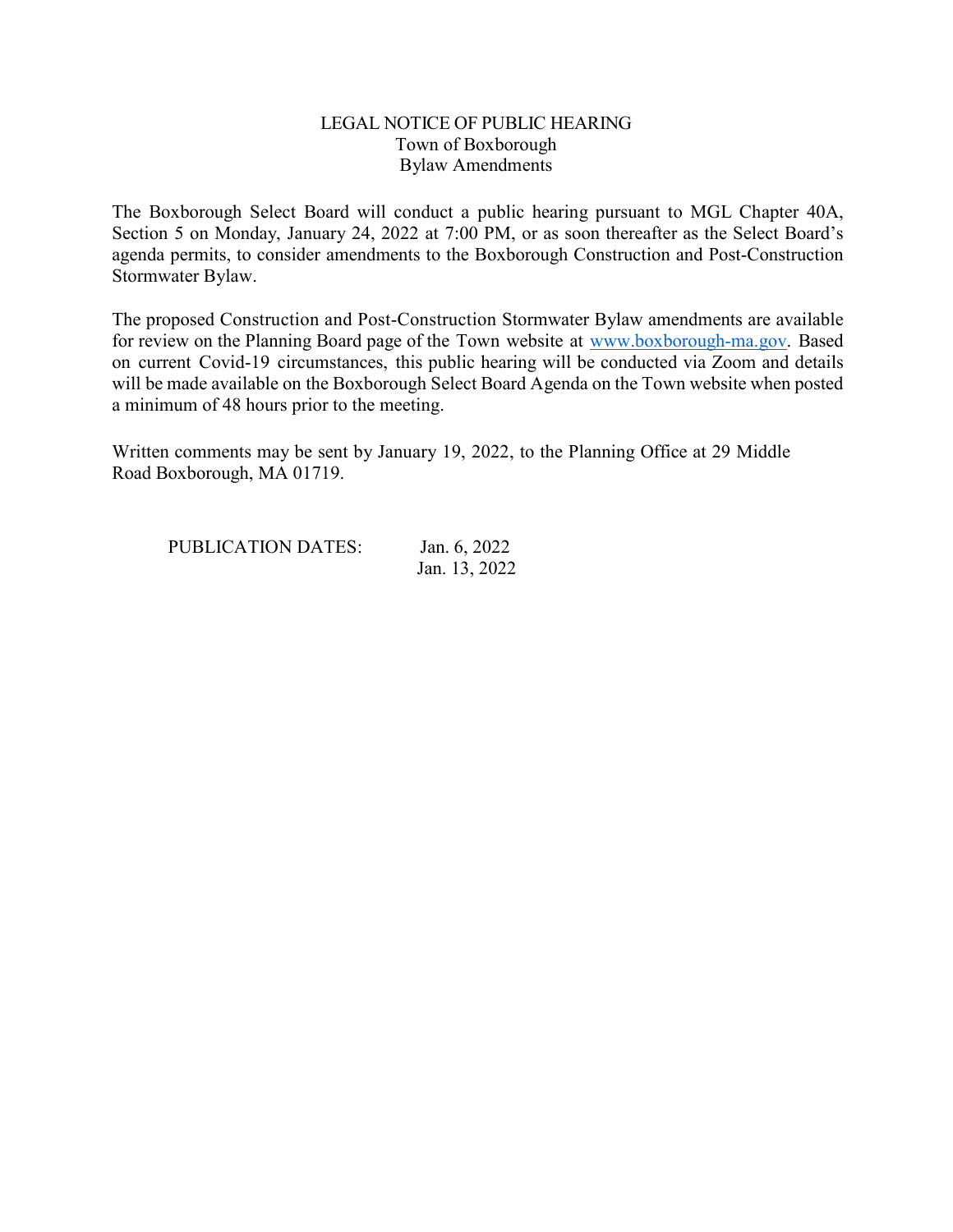### *STORMWATER BYLAW –* **CONSTRUCTION AND POST- CONSTRUCTION STORMWATER BYLAW**

### **SECTION 1. PURPOSE**

The purpose of this Bylaw is to establish minimum stormwater management requirements and procedures in order to minimize damage to public and private property and infrastructure; safeguard the public health, safety, environment and general welfare; protect aquatic resources and wildlife habitat; protect the quality and health of water resources; conserve groundwater supplies; and, foster climate change resiliency.

This Bylaw seeks to meet that purpose through the following objectives:

- 1. establish the Town of Boxborough *Planning Board* as the legal authority to ensure compliance with the provisions of this Bylaw and its accompanying Rules and Regulations through a reviewal process, inspections, monitoring, and enforcement;
- 2. establish administrative procedures for: the submission, review, and approval or disapproval of Stormwater Management Permits; the inspection of approved active projects; and post construction monitoring;
- 3. establish decision-making processes surrounding new development and redevelopment that protect watershed integrity and preserves and/or restores the health of local water resources such as lakes, ponds, streams, rivers, wetlands, and groundwater; and
- 4. ensure compliance with requirements of the United States Environmental Protection Agency (EPA) National Pollutant Discharge Elimination System (NPDES) General Permit for Stormwater Discharges from Small Municipal Separate Storm Sewer Systems (MS4) and other applicable state and federal mandates.

## **SECTION 2. DEFINITIONS**

For the purposes of this Bylaw, the following shall mean:

AGRICULTURAL USE: The normal maintenance or improvement of land in agricultural or aquaculture*aquacultural* use, as defined by the Massachusetts Wetlands Protection Act, M.G.L. c. 131, § 40, and its implementing regulations.

APPLICANT: Any person, individual, partnership, association, firm, company, corporation, trust, authority, agency, department, or political subdivision, of the Commonwealth of Massachusetts or the federal government to the extent permitted by law requesting a soil erosion and sediment control *permitStormwater Management Permit* for proposed land-disturbance *Disturbance of Land* activity.

BEST MANAGEMENT PRACTICE (BMP): An activity, procedure, restraint, or structural improvement that helps reduce the quantity or improve the quality of stormwater runoff.

CERTIFICATE OF COMPLETION: Document issued by the Town of Boxborough Select*Planning* Board or *its* Reviewing Agent upon receipt of a final inspection report and acknowledgement that all conditions of the Stormwater Management Permit have been satisfactorily completed.

CERTIFIED PROFESSIONAL IN EROSION AND SEDIMENT CONTROL (CPESC): A certified

specialist in soil erosion and sediment control. This certification program, sponsored by the Soil and Water Conservation Society in cooperation with the American Society of Agronomy, provides the public with evidence of professional qualifications.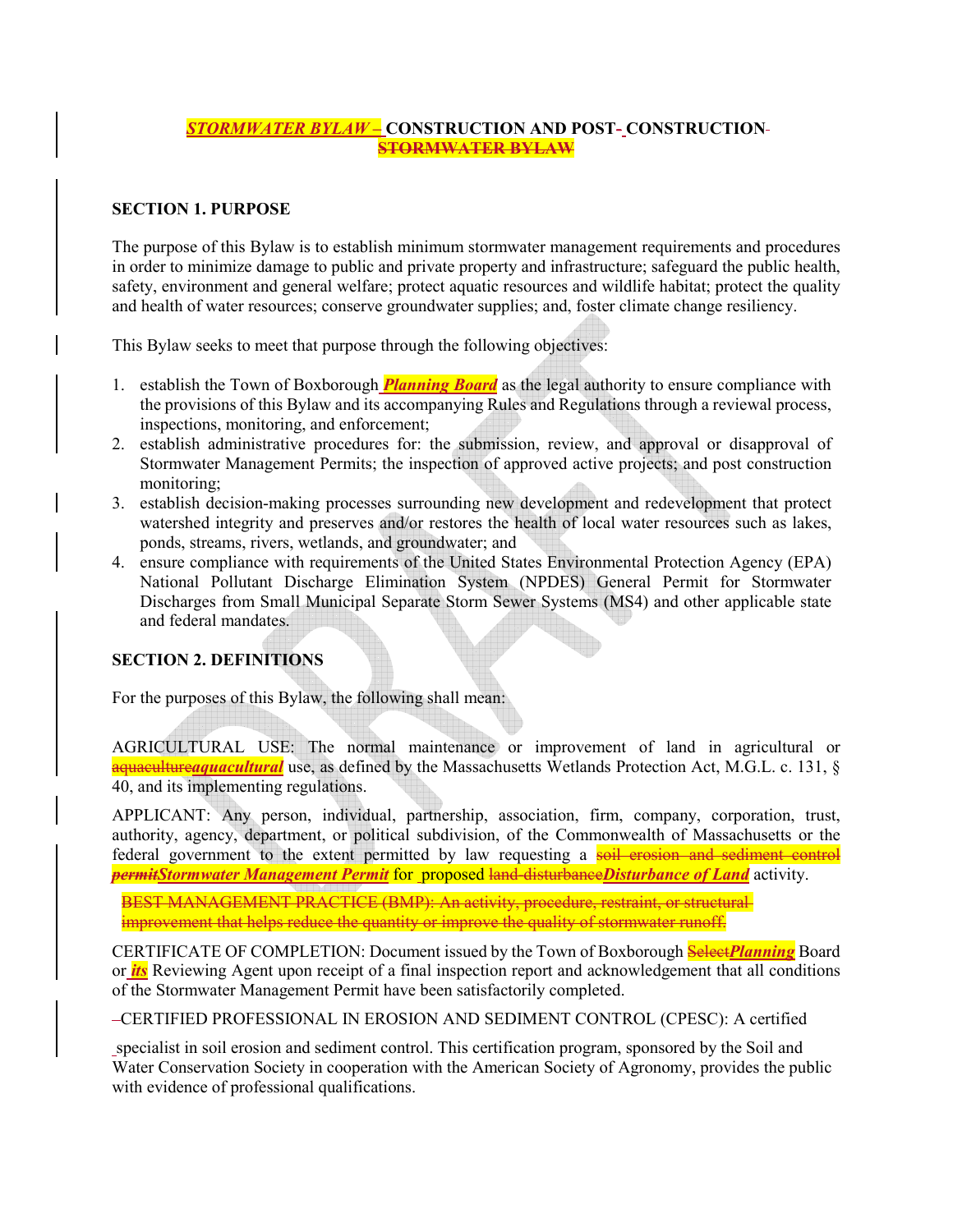*DISTURBANCE OF LAND: Action to alter the existing vegetation and/or underlying soil of a site, such as clearing, grading, site preparation (e.g., excavating, cutting, and filling), soil compaction, and movement and stockpiling of top soils.* 

ENFORCEMENT ORDER: A written order issued by the Select *Planning* Board or *its* Reviewing Agent to enforce the provisions of this Bylaw.

### MUNICIPAL SEPARATE STORM SEWER SYSTEM (MS4) or MUNICIPAL STORM DRAIN

SYSTEM: The system of conveyances designed or used for collecting or conveying stormwater, including any road with a drainage system, street, gutter, curb, inlet, piped storm drain, pumping facility, retention or detention basin, natural or man-made or altered drainage channel, reservoir, and other drainage structure that together comprise the storm drainage system owned or operated by the Town of Boxborough, MA.

### NATIONAL POLLUTANT DISCHARGE ELIMINATION SYSTEM (NPDES) STORMWATER

DISCHARGE PERMIT: A permit issued by the EPA or jointly with the Commonwealth of Massachusetts that authorizes the discharge of stormwater to waters of the Unites States.

NEW DEVELOPMENT: Any construction<sup>-</sup> land alteration, *activities* or addition*Disturbance* of impervious surfaces on previously undeveloped sites*Land* resulting in a total disturbance of land equal to or *earth disturbances* greater than 1 acre (or activities that are part of a larger common plan of development disturbing greater than 1 acre) *on an area* that does *has* not meet the definition of Redevelopment *previously been developed to include impervious cover.* 

OWNER: A person with a legal or equitable interest in property.

PERSON: An individual, partnership, association, firm, company, trust, corporation, agency, authority, department or political subdivision of the Commonwealth of Massachusetts or the federal government, to the extent permitted by law, and any officer, employee, or agent of such person.

## *PLANNING BOARD: Town of Boxborough Planning Board.*

PROFESSIONAL ENGINEER (P.E.): A registered *licensed* Professional Engineer within the Commonwealth of Massachusetts in good standing.

REDEVELOPMENT: *Development, rehabilitation, expansion, demolition or phased projects that disturb* the ground surface or increase the impervious area on previously developed sites. Any construction, land **alteration** *Disturbance of Land*, or improvement of impervious surfaces resulting in total **disturbance of** land equal to or *earth disturbances* greater than 1 acre (or activities that are part of a larger common plan of redevelopment *development* disturbing greater than 1 acre) that does not meet the definition of New Development *new development .* 

REVIEWING AGENT: Person *The Boxborough Town Planner, other employee or third-party consultant* designated by the Select *Planning* Board as responsible for *the purposes of administering and* enforcing this Bylaw. SELECT BOARD: Town of Boxborough Select Board *bylaw.*

STORMWATER: Stormwater runoff, snow melt runoff, and surface water runoff and drainage.

STORMWATER MANAGEMENT PERMIT: The written approval granted by the **Select** *Planning* Board to undertake a construction activity pursuant to a Stormwater Management Permit Application. A valid Stormwater Management Permit must be signed by a majority of the Select *Planning* Board participating at a duly noted public hearing, and such permit must be recorded at the Middlesex Registry of Deeds, prior to the start of any work.

WATERS OF THE COMMONWEALTH: All waters within the jurisdiction of the Commonwealth of Massachusetts, including, without limitation, rivers, streams, lakes, ponds, springs, impoundments, estuaries, wetlands, coastal waters, groundwaters, and vernal pools.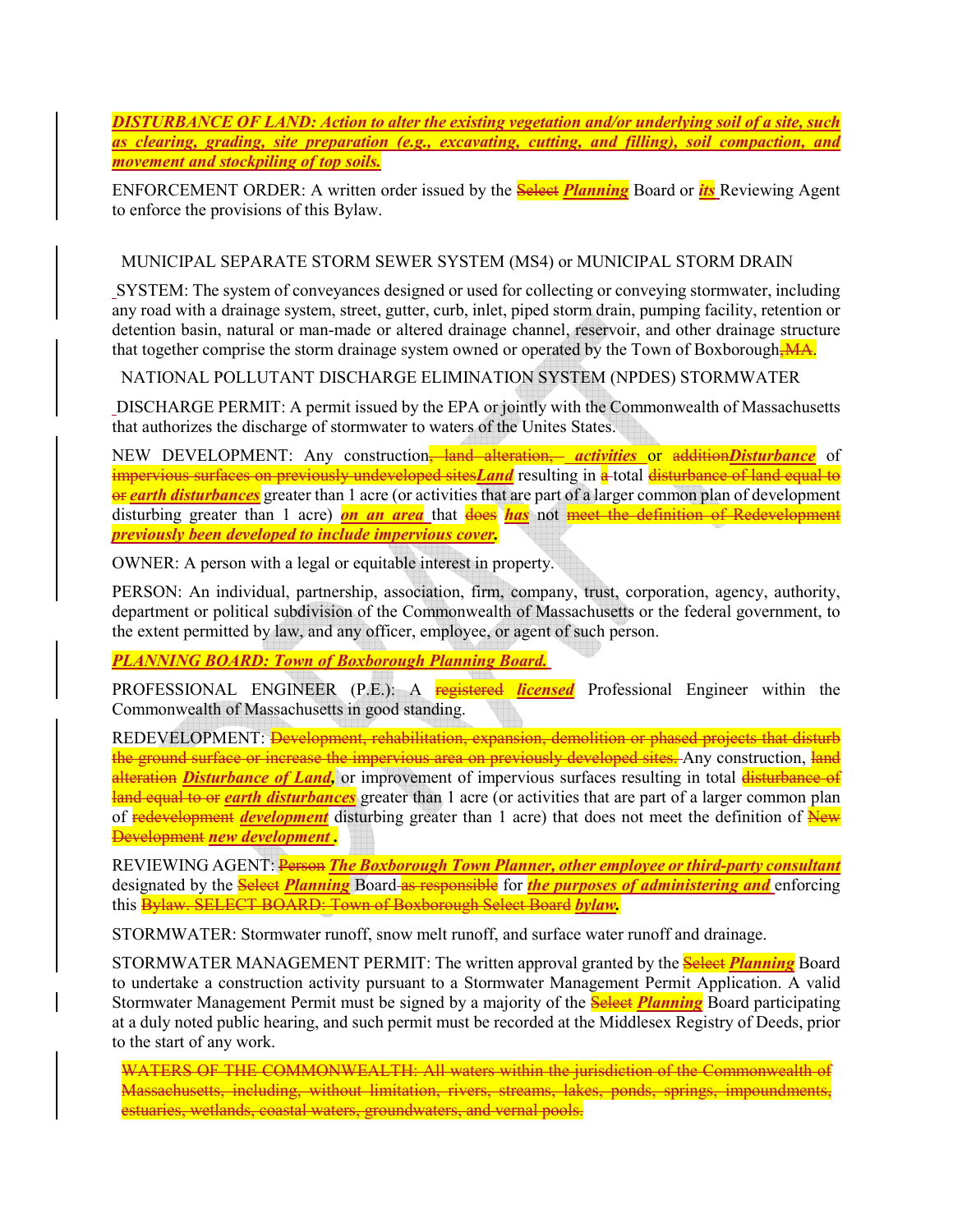WETLAND RESOURCE AREAS: Areas specified in the Massachusetts Wetlands Protection Act Regulations, 310 CMR 10.00, as amended, and in the Town of Boxborough Wetland Bylaw, as amended.

### **SECTION 3. APPLICABILITY**

No person may undertake a construction activity, including clearing, grading, or excavation that results in a land disturbance *Disturbance of Land* to an area equal to or greater than one (1) acre of land-or will disturb less than one acres-of land but is part of a larger common plan of development or sale that will ultimately disturb an area equal to or greater than one (1) acre of land within the Town of Boxborough without first obtaining a Stormwater Management Permit issued by the **Select Planning** Board-or Reviewing Agent.

#### **SECTION 4. AUTHORITY**

This Bylaw is adopted under authority granted by the Home Rule Amendment of the Massachusetts Constitution, the Home Rule statutes, pursuant to the Regulations of the federal Clean Water Act found at 40 CFR 122.34, and as authorized by the residents of the Town of Boxborough at the spring 2020 Town Meeting and as amended.

### **SECTION 5. RESPONSIBILITY FOR ADMINISTRATION**

The Select *Planning* Board shall be the permit granting authority for this Bylaw. Any powers granted to or duties imposed upon the Select *Planning* Board may be delegated in writing by the Select *Planning* Board to any Town employee, board, commission, committee or *town* agent, *or third-party agent* hereby known as the *"*Reviewing Agent*.".*

The Select Board shall not have jurisdiction over stormwater issues within wetland resource areas and/or buffer zone where the Conservation Commission has jurisdiction under the Wetlands Protection Act, the Boxborough Wetland Bylaw and/or the Town of Boxborough Regulations for the Wetland Bylaw. The Conservation Commission shall be the permit granting authority under this Bylaw for projects requiring a Stormwater Management Permit for land disturbance activities occurring within wetland resource areas and/or buffer zone subject to the Commission's jurisdiction.

The Select Board or its Reviewing Agent *The Planning Board* shall take any of the following actions as a result of an application for a Stormwater Management Permit as specifically defined within the Stormwater Management Rules and Regulations promulgated as a result of this Bylaw: Approval, Approval with Conditions, or Disapproval.

## **SECTION 6. REGULATIONS**

The **Select Planning** Board may adopt, and periodically amend, the Stormwater Management Rules and Regulations relating to the terms, conditions, definitions, enforcement, fees (including application, inspection, and/or consultant fees), procedures and administration of this Bylaw by majority vote of the **Select** *Planning* Board, after conducting one (1) advertised public hearing to receive comments on any proposed revisions. The hearing(s) shall be duly advertised in a paper of general circulation in the Town of Boxborough no less than fourteen (14) days prior to the date of the public hearing.

### **SECTION 7. EXEMPTIONS**

The following activities are exempt from requirements under this bylaw: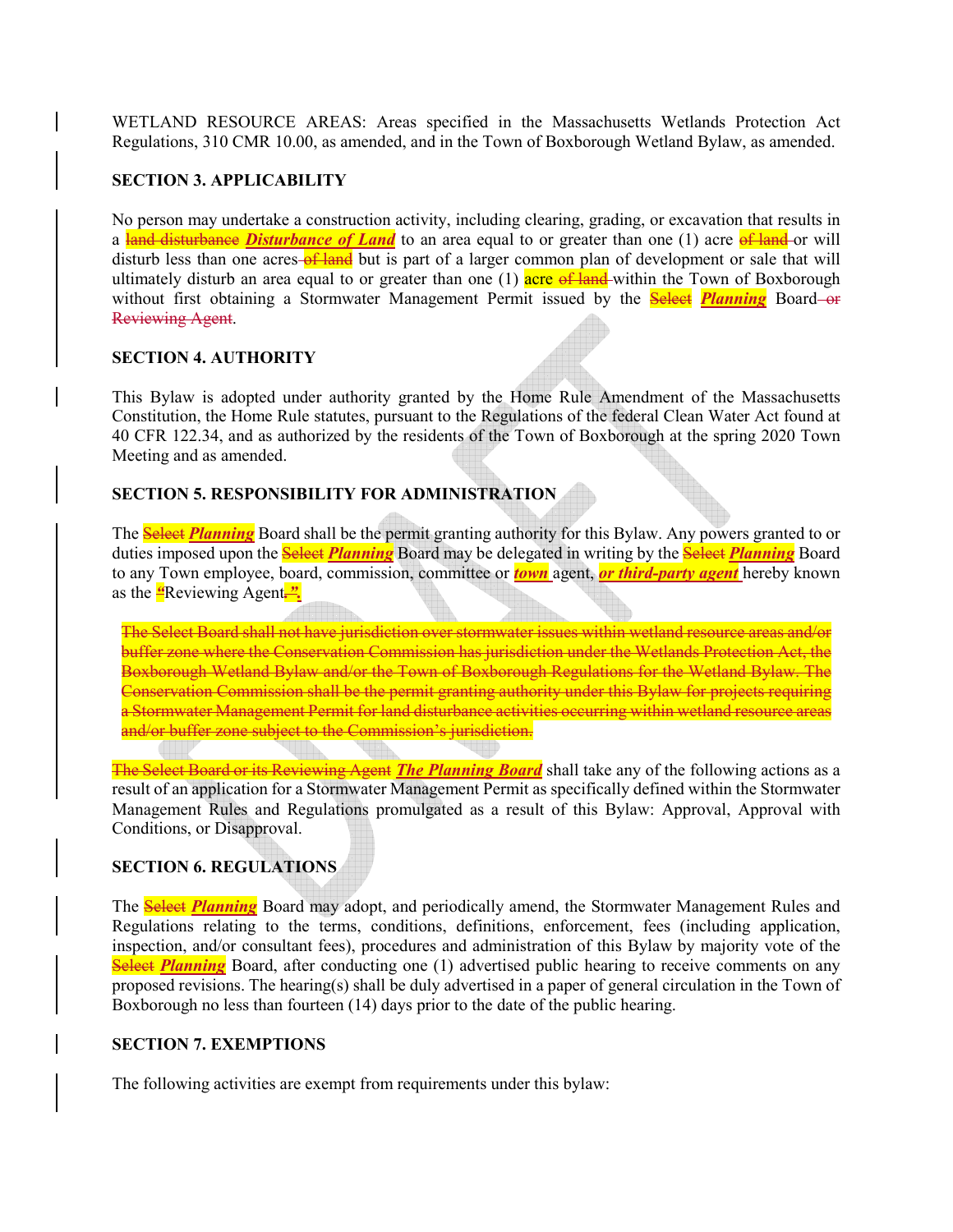- 1. normal maintenance and improvement of land in agricultural use as defined by the Wetlands Protection Act regulation 310 CMR 10.04, as amended;
- 2. maintenance of -existing landscaping, -gardens, -or lawn -areas -associated -with a single---------------dwelling;
- 3. the construction of fencing that will not substantially alter existing terrain or drainage patterns;
- 4. normal maintenance and improvements of the Town of Boxborough's publicly owned roadways and associated drainage infrastructure; *and*
- 5. emergency repairs to any stormwater management system or feature that poses a threat to public health or safety, or as deemed necessary by a Town department or board; and.
	- 6. projects that are wholly subject to jurisdiction under the Wetlands Protection Act and/or the Boxborough Wetlands Protection Bylaw and demonstrate compliance with the Massachusetts Stormwater Management Policy as reflected in an Order of Conditions issued by the Conservation Commission.

### **SECTION 8. ENFORCEMENT**

The Select *Planning* Board, *and/*or an authorized agent of the Select Board *its Reviewing Agent,* shall enforce this Bylaw, regulations, orders, violation notices, and enforcement orders, and may pursue all civil and criminal remedies for such violations.

Civil Relief. If a person violates the provisions of this Bylaw, permit, notices, *and/*or order issued thereunder, the Select *Planning* Board may seek injunctive relief in a court of competent jurisdiction restraining the person from activities which would create further violations *and/*or compelling the person to perform abatement or remediation of the violation.

*Enforcement* Orders. The **Select** *Planning* Board may issue a written order to enforce the provisions of this Bylaw, which may include requirements to:

- 1. cease and desist from construction or land disturbing *Disturbance of Land* activity until there is compliance with this Bylaw and the Stormwater Management Permit;
- 2. repair, maintain, or replace the stormwater management system or portions thereof in accordance with the operation and maintenance plan;
- 3. maintain, install, or perform additional erosion and sediment control measures;
- 4. perform monitoring, analyses, and reporting;
- 5. remediate adverse impact resulting directly or indirectly from malfunction of the stormwater management system or erosion and sediment control system;
- 6. cease and desist from unlawful discharges, practices, or operations; and/or,
- 7. remediate contamination in connection therewith.

If the Select *Planning* Board determines that abatement *and/*or remediation of adverse impacts is required, the Enforcement Order shall set forth a deadline by which such abatement or remediation must be completed. Said order shall further advise that, should the violator **and**/or property *exist Owner* fail to abate or perform remediation within the specified deadline, the Town of Boxborough may, at its option, *with the approval of a court of competent jurisdiction*, undertake such work, and the property *ewnerOwner* shall reimburse the Town's expense.

Within thirty (30) days after completing all measures necessary to abate the violation, the violator and the property **owner** owner shall be notified of the costs incurred by the Town of Boxborough, including administrative costs. The violator **and/**or property **owner Owner** may file a written protest objecting to the amount or basis of costs with the **Select** *Planning* Board within thirty (30) days of receipt of the notification of the costs incurred. If the amount due is not received by the expiration of the time in which to file a protest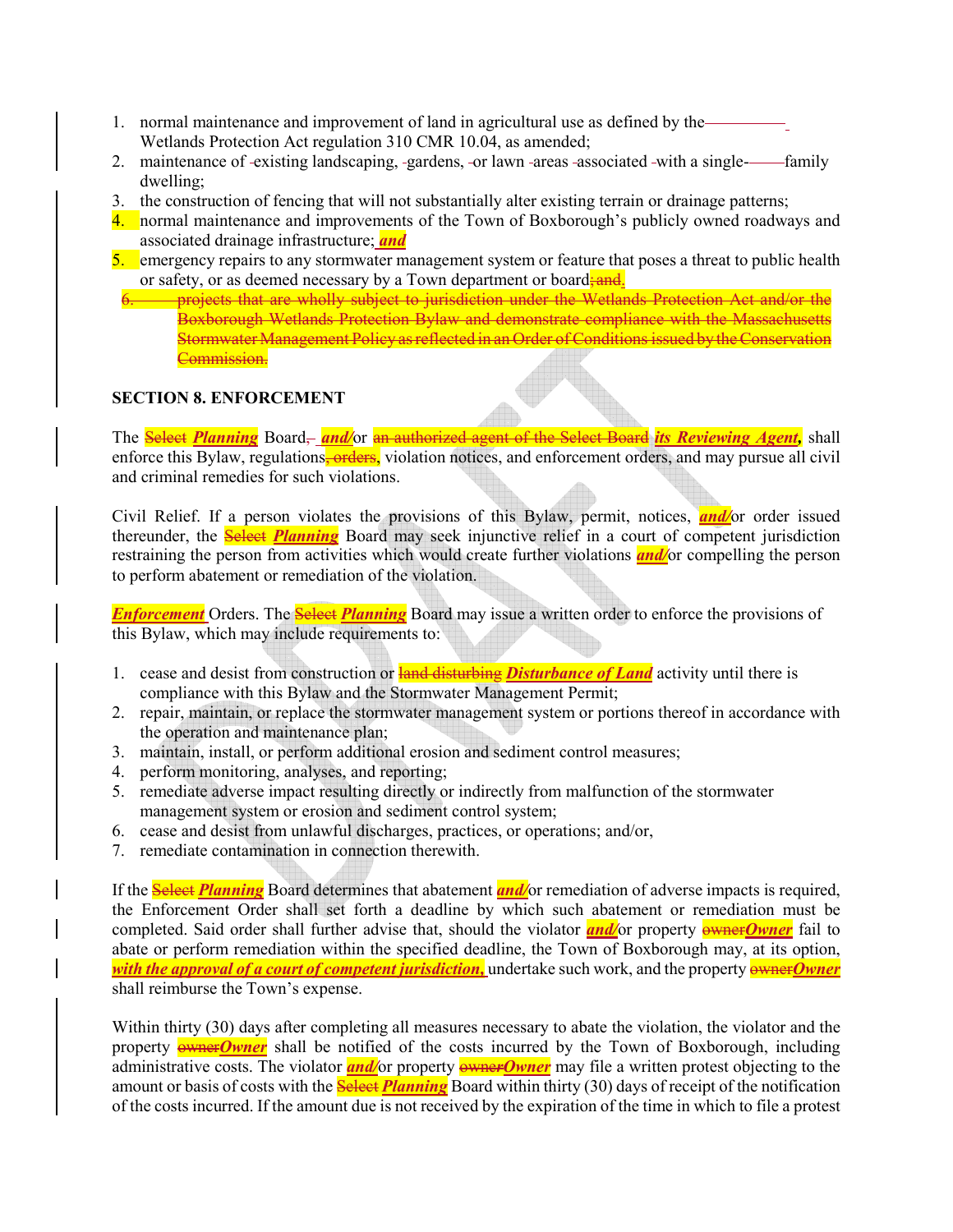or within thirty (30) days following a decision of the **Select** *Planning* Board affirming or reducing the costs, or from a final decision of a court of competent jurisdiction, the costs shall constitute "municipal charges" as set forth in G.L. c.40, §58, and by its adoption of this bylaw the Town of Boxborough authorizes the imposition of a "municipal charges lien" for such costs in accordance with that statute. Interest shall begin to accrue on any unpaid costs at the statutory rate provided in G.L. Ch. 59, § 57, after the thirty-first day at which the costs first become due.

Criminal Penalty. Any person who violates any provision of this Bylaw, order, or permit issued thereunder, shall be punished by a fine of not more than \$300. Each day or part thereof that such violation occurs or continues shall constitute a separate offense.

Non-Criminal Disposition. As an alternative to criminal prosecution or civil action, the Town may elect to utilize the non-criminal disposition procedure set forth in G.L. Ch. 40, section 21D, in which case the **Select Planning** Board **and/**or its Reviewing Agent shall be the Authorized Enforcing Agent. The penalty for the 1<sup>st</sup> violation shall be \$100. The penalty for the 2<sup>nd</sup> violation shall be \$200. The penalty for the 3<sup>rd</sup> and all subsequent violations shall be \$300. Each day or part thereof that such violation occurs or continues shall constitute a separate offense.

Entry to Perform Duties under this Bylaw. To the extent permitted by state law, or if authorized by the owner*Owner* or other party in control of the property, the Select *Planning* Board *and/*or its Reviewing Agent, officers, and employees may enter upon privately owned property for the purpose of performing their duties under this bylaw and regulations and may make or cause to be made such examinations, surveys, or sampling as the Select *Planning* Board *and/*or Reviewing Agent deems reasonably necessary.

Appeals. A decision of the **Select** *Planning* Board *and/*or its Reviewing Agent shall be final. Further relief of a decision by the Select *Planning* Board *and/*or its Reviewing Agent made under this Bylaw shall be appealed to- the Superior Court, in accordance with M.G.L. c. 249, §4.

Remedies Not Exclusive. The remedies listed in this bylaw are not exclusive of any other remedies available under any applicable federal, state, or local law.

# **SECTION 9. WAIVERS AND PROVISIONS FOR RELIEF**

The Select *Planning* Board *or its Reviewing Agent*, in its discretion, may waive strict compliance with any requirement of this Bylaw or any other regulations promulgated hereunder, where:

- 1. such action is allowed by federal, state and local statutes and/or regulations;
- 2. it is in the public interest;
- 3. a public safety issue exists; and
- 4. it is consistent with the purpose and intent of this Bylaw.

Any applicant*Applicant* may submit a written request to be granted such a waiver*, provided that an alternative or equivalent approach to meeting this Bylaw and accompanying Stormwater Management Rules and Regulations is provided to the Planning Board or its Reviewing agent*. Such a request shall be accompanied by an explanation or documentation supporting the waiver request and demonstrating that strict application of this Bylaw does not further the purposes or objectives of this Bylaw. The **Select** *Planning* Board *or its Reviewing Agent* may require documentation to be submitted and stamped by a qualified P.E. registered *licensed* in Massachusetts or a Certified Professional in Erosion and Sediment Control (CPESC).

## **SECTION 10. SURETY**